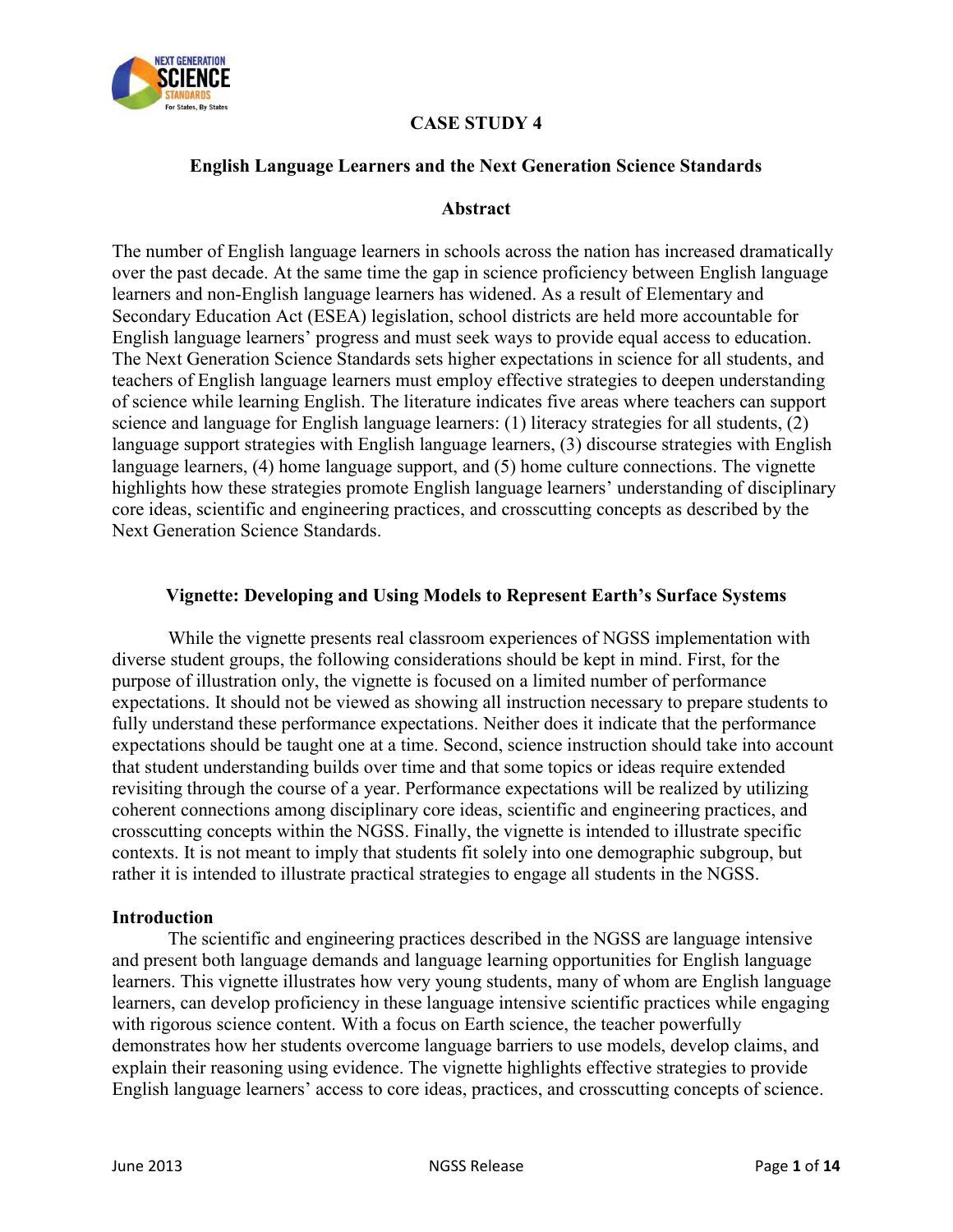Throughout the vignette, classroom strategies that are effective for all students, particularly for English language learners according to the research literature, are highlighted in parentheses.

## **ELL Connections**

Like all of the classes at Monroe Elementary, a school with more than 74% of the population at or below the poverty level, Ms. H.'s  $2^{nd}$  grade class was made up of diverse groups of learners. Her class included three Hmong students, eight African-Americans, three students who recently arrived from Gambia, two from Mexico, and two Mexican-Americans. Of her eighteen children, nine were English language learners.

Three weeks into the Earth science unit, Ms. H. introduced a task in which students had to rely on their team members, their field notes (Figure 1), and their diagrams of soil profiles to match three different types of soil to their source locations. Each team of three students had paper plates piled with soil on the table in front of them and three location cards. The unidentified soil samples came from sites within walking distance of Monroe School. One card was labeled "Urban Marsh" and had a picture of the marsh near the school. The other cards were labeled "Coniferous Hill" and "School Yard Field" with respective photos. *(Ms. H. used these labeled cards with photos to represent concepts as a language support strategy for English language learners.)* 

Throughout the unit, each team had dug small soil pits in the three locations, recorded data about soil composition and function (e.g., infiltration), and designed, to scale, diagrams of soil profiles for each site. (Practices: Analyzing and Interpreting Data, and Using Mathematics and Computational Thinking.) Now, with their teams, they were making claims, looking for evidence to support their claims, and recording their reasoning on large white boards. (Practice: Engaging in Argument from Evidence.)

One group—Kaleem, Moustafa and Victor—was working closely together. Kaleem consulted his partners, who were sifting through one of the soil samples and looking for clues. "Feel this! Feel this, you guys; this is so sandy. Here feel." He handed one of the plates of soil to Victor. "Don't you think that is sandy?" He looked at the open page in his science notebook: the class had previously tested and written about the compositions of different soils.

Victor and Moustafa were focused on something they had discovered in one of the soils, pine needles. Moustafa, a recent newcomer from Gambia, said, "This is, this thing, this is…" He held up the pine needles. Kaleem supplied the word, "pine needle?" Then Kaleem added dramatically, "Oh! Coniferous hill."

The boys tramped over to the wall sized diagrams that the class had made of the soil profiles for each location. These diagrams served as models to help the students think about and explain differences in soil. Only one of the soil profiles showed pine needles in the soil, and that was the coniferous hill. Victor looked at his coniferous hill notes, "There are small roots three (*inches*) down. And pine needles one (*inch*) down." Victor used the team's field notes to reinforce his thinking about the type of soil.

Moustafa pointed to the colors on another adjacent model, "And the soil was dark, dark, dark black, and it looks like black." Kaleem responded to Moustafa, "What do you mean?" Moustafa said, pointing to the soil and running his finger along the soil profile for the urban marsh, "Here, urban marsh, it is wet soil, dark, dark black." He looked for the label 'organic' on the diagram, found it, and added, "Organic soil." Mustafa's specialization was the urban marsh; his group members knew this and nodded appreciatively. Focusing on the colors of the soil on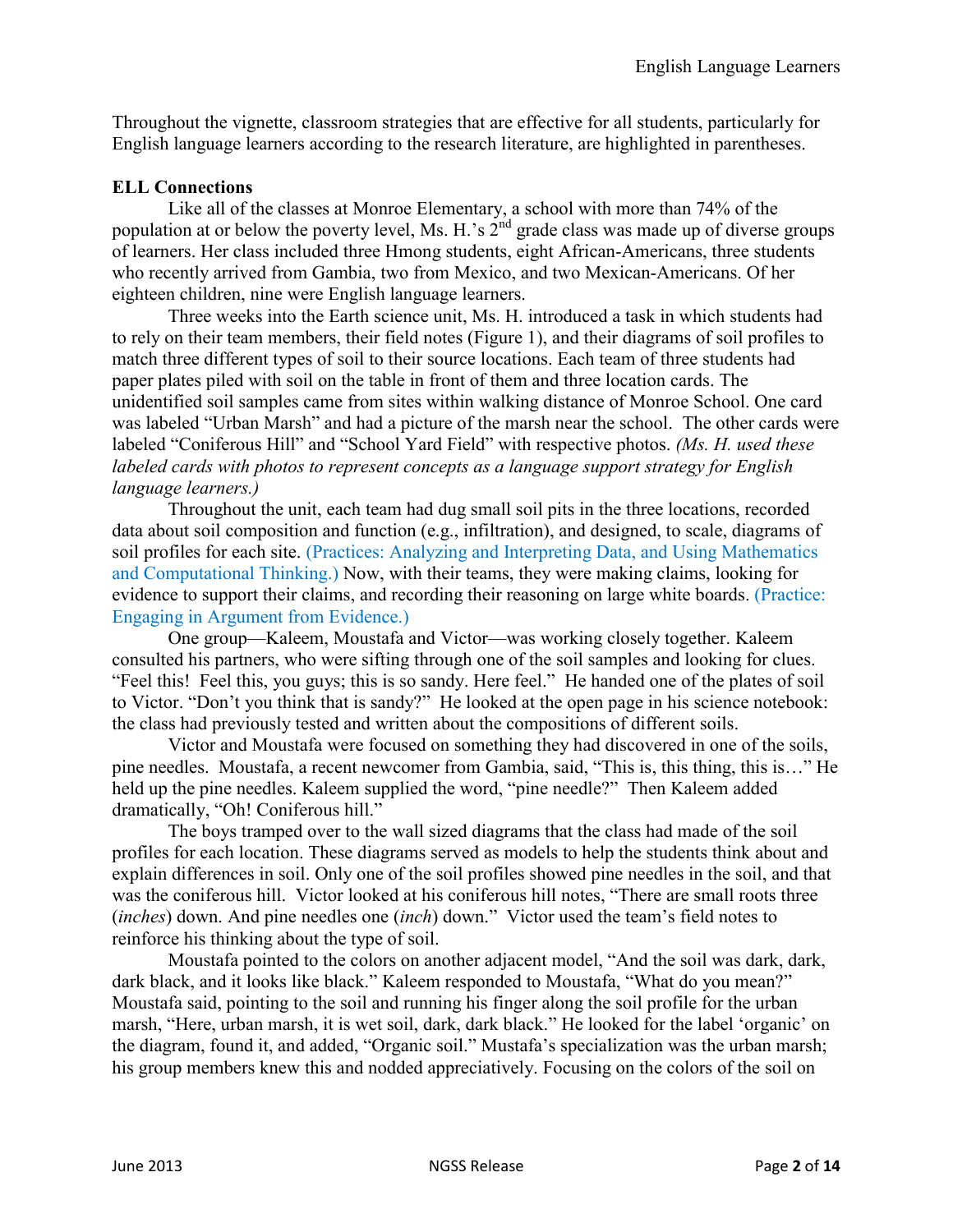the paper plates, they looked for the darkest soil from the urban march. They were well on their way to solving the mystery. (Practice: Developing and Using Models.)

Each member of the three-person teams had developed expertise in a different soil site. Earlier, Moustafa and his fellow "urban marsh specialists" had studied the marsh and its soil, and refined the class model of the urban marsh. The "urban marsh specialists" had read books from the library, written and drawn about their site in their science notebooks, and presented their findings to the class. (Practice: Obtaining, Evaluating, and Communicating Information.) Now he was working with Victor and Kaleem, experts from each of the other sites, on the problem of matching the soils to their locations. The team depended on each member's knowledge to aggregate all the evidence the group needed to support their claims. Ms. H. often used the jigsaw format to fuel contributions of her English language learners. *(The jigsaw is an example of an effective discourse strategy for English language learners.)* Since every student possessed unique and vital information, the format validated each student's contribution.

With Kaleem and Moustafa's help, Victor, the "coniferous hill specialist," used the sentence frame: "This soil came from *site* because *evidence* " to write his explanation on the white board under plate #2. As the students had taken care to clearly and correctly label all of the elements on the model, Victor double-checked his spelling against the model labels: "*This soil came from the coniferous hill because it shows there is pine needles at that place and there is pine needles in the dirt*." Victor and his team needed to come up with two more pieces of evidence to support this claim. (Practice: Engaging in Argument from Evidence.)

How did Ms. H. help her students become so interested in soil? Ms. H. began her unit, three weeks previously, by soliciting prior knowledge. She had the students collect a small sample of soil from the schoolyard field in paper cups, bring it into the classroom, and describe the soil to their partners. Ms. H. recorded their observations in a conceptual web to organize thinking and build schema about the topic. *(The conceptual web is an effective literacy development strategy for English language learners.)* She had four categories for the web: "where soil is; what soil looks, feels and smells like; what soil is made of; and experiences with soil." Students took turns passing the squishy ball around the circle, sharing ideas and questions about soil, or choosing to pass. If a student asked a question, Ms. H. wrote the question on a sentence strip and taped it on the cabinet under the heading, "Scientific Questions about Soil."

She had been delighted to see that everyone had at least one question or idea to share. Moustafa shared that the soil was black, brown and white. Some kids shared experiences with soil in a garden, and others talked about worms. Julissa asked, "How does soil grow?" And Edrissa asked, "Does soil come from rocks?" When the list was exhausted, each student chose one idea to draw and illustrate in their science notebooks; some students had time to write down two or three.

The next day Ms. H. taped a sentence strip after the words "Scientific Question" on the white board: "Is soil the same everywhere?" The class used "turn and talk" to discuss the question with their partners. Ms. H. made sure that students with similar language backgrounds had the opportunity to discuss the question in their home language or English. *(English language learners benefit from home language support in the classroom.)* Each student's goal was listening to the partner. Ms. H. asked, "Did everyone get a chance to share?" and then added, "You have one more minute." Two students needed to switch listener and speaker roles. She picked three craft sticks with the students' names on them, placed the names on the carpet for all to read, and asked, "What did your partner say?"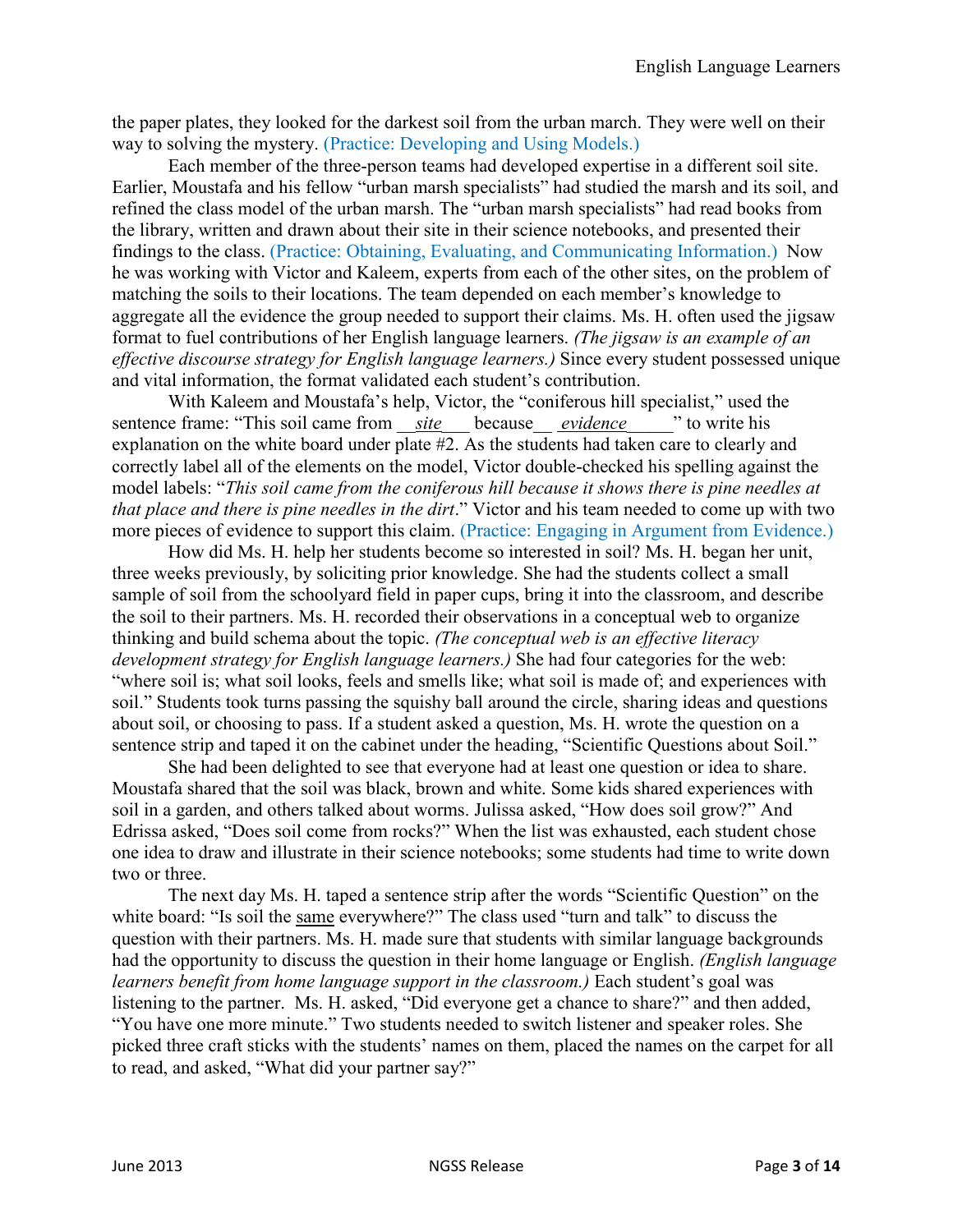Trinique's name was picked first and she said, "My partner Deshawna said that soil is not the same everywhere because it feels different at the beach." Ms. H. checked with Deshawna, "Is that what you said, Deshawna?" who nodded and added, "It is rough, sand feels rough and scratchy." Ms. H. wrote under the scientific question, "Soil at the beach feels rough." After soliciting two more responses, Ms. H. asked students to draw and write about the scientific question: "Is soil the same everywhere?" in their science notebooks.

The conceptual web from the day before became very helpful to the students as they used it to find vocabulary and check spelling. Jesus, an English language learner, wrote, "Soil are different place like Canada, New York and Florida because there are different towns, city, or country." Zytasia wrote, "No, because there's hard soil and fresh soil, because I saw white soil and black soil."

The scientific question written in students' home language was assigned for homework so that they could talk about the question with their parents. Students were permitted to fill in the answer in their home language or English. Ms. H. often asked the students to conduct parent interviews because she wanted to spark discussions at home. *(English language learners benefit from home language support in the classroom.)* Ms. H. was able to construct new meaning with the resources her students brought, as many students had important thoughts and questions that they could discuss using the rich science-specific vocabulary in their home language.

When the students shared their parent interviews with their classmates, the answers varied from "no, soil comes in different bags," to an answer written in meticulous printing, "Gambia - the soil is red and dusty, some places have good soft clay and are good for farming." One Hmong boy talked to his family and asked the school's translator to write their answer in Hmong and English, "Not the same. Some soil is sticky (clay), some is dry. Some soil is black and some is yellow." Jesus's mom had helped him write her answer in Spanish, and he proudly read it to the class. "*No, no es igual porque en unos lugares la tierra es seca y dura y en otros lugares es húmeda.*" Based on the interviews, it was clear that the homework assignment allowed students to have meaningful conversations with their parents about soil and reinforced the relevance of science in their lives. (*The homework assignment highlights home culture connection to science by capitalizing on funds of knowledge from the students' homes and communities.*)

Ms. H. personally invited parents to stop in at any time and share their experiences about soil. She asked the school translator to make some of the calls. Mrs. Xiong, Chou's grandmother, came to the class to speak. Because she spoke Hmong, Mrs. Xiong spoke to the class through the school's interpreter. She compared the rich soil in Laos to the sandy soil in the Midwest and marveled that corn could grow at all in the local soil. "It's raining in Laos pretty much all the time so the soil is pretty much rich. It rains so much the forest holds everything together and holds the nutrients. It doesn't wash out. Over there we don't have sandy soil. In this area, I was so surprised to see corn growing in rows in the sandy soil. You walk in loose sandy soil. People say that sandy soil is not good soil, because plants like clay soil. Here, every year I thought the corn would never set, but it was good every season." The class had a lot of questions for Mrs. Xiong. They were interested in her comparisons of the fertilization techniques her family used in both countries. Some of the students were surprised to learn that there are worms in such a faraway country.

After sharing the parent interviews and hearing Mrs. Xiong's presentation, the class was convinced that soil was different in different places, but they wanted to be sure that this was true for soil from different places in their neighborhood, too. Ms. H. tried to center her science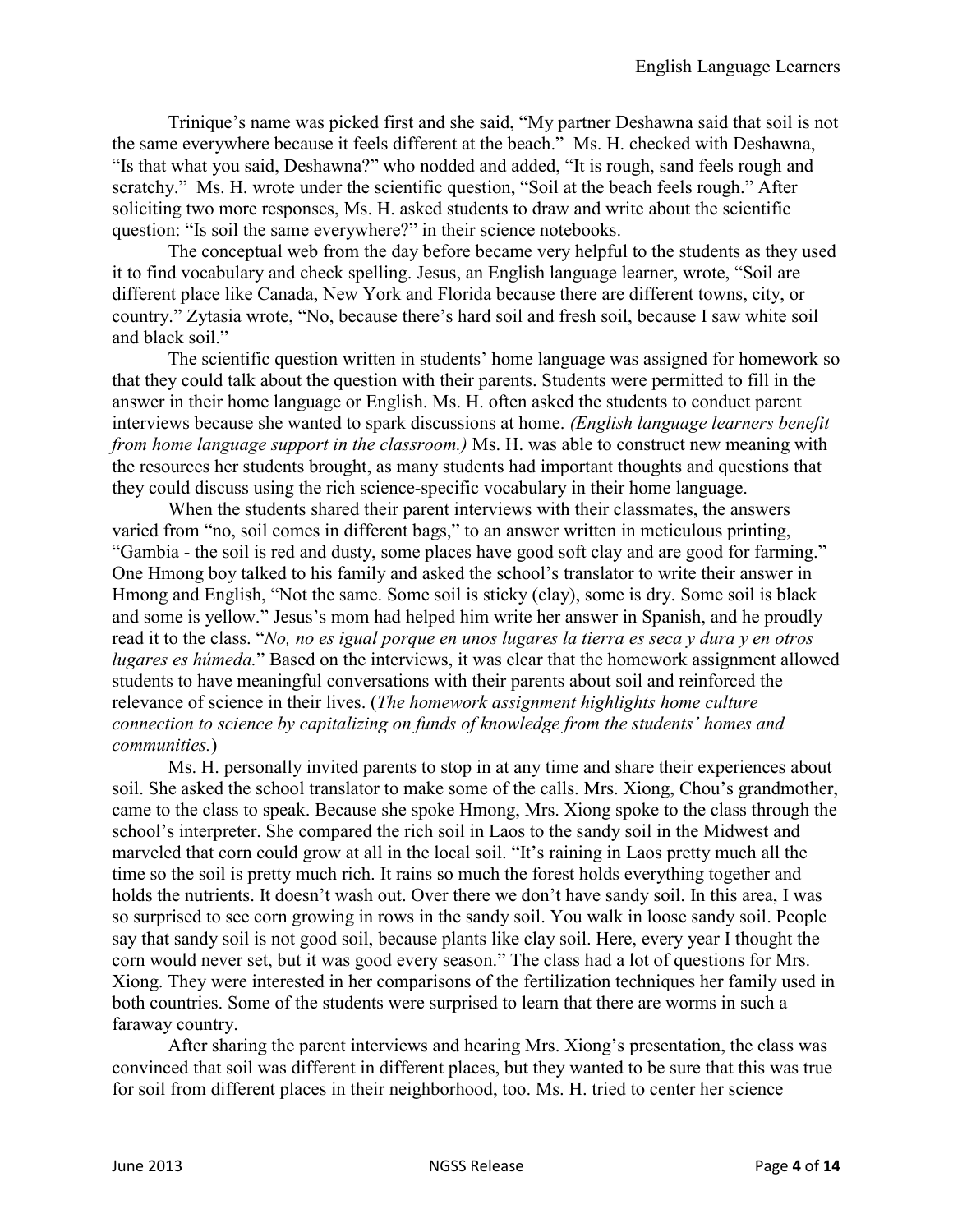investigations in culturally relevant contexts, in this case their neighborhood. (*This "placebased" strategy established connections between school science and the students' community and lives.*)

Ms. H. encouraged students to gather physical evidence for their claim that "soil was different in different places." They decided that the best way to support their claim was to observe soil taken from different places near the school. (Practice: Planning and Carrying Out Investigations.) They used a topographical map and an aerial photo map of the neighborhood to determine soil sites that seemed different: a hill, the marsh, and the school yard. They noticed that the sites had different trees—deciduous trees, no trees, and coniferous trees—and they also had different elevations. (DCI: K-2-ESS2.B Earth's Systems.) It was at these sites that the students collected and investigated the soil, forming the basis for comparisons based on evidence and the soil profile diagrams each group constructed.

The following week, Ms. H. helped her students think in terms of patterns when exploring similarities and differences in the soil in the neighborhood. (CCC: Patterns.**)** The students observed the soil color, texture, smell, and infiltration and collected data about the organisms in the soil. They learned a lot about patterns in soil composition. (DCI: PS1.A Structure and Properties of Matter.) Among other things, they learned that soil can be made up of sand, silt, clay and organic materials, and that plants and animals are found in soil made with organic material. They discovered that sand has larger particles than silt and clay, and settles more quickly when it is in slowly moving water. (CCC: Energy and Matter.) Some students were beginning to apply these ideas to the urban marsh soil with much more organic material and coarser (sandy) mineral composition. The soil at the urban marsh had a lot more sand than the other two sites, partly due to rainwater flowing in from the streets that were sanded during icy conditions. Trash, too, had collected in the urban marsh for similar reasons. The students witnessed trash blowing and collecting in the marsh during their fieldwork. Also, on the topographical map, they saw that the urban marsh was one of the lowest places in their neighborhood. Ms. H. wrote each piece of evidence on the white board.

Ms. H. read the scientific question slowly and posted it on the board: "How does wind and water CHANGE the urban marsh soil?" (DCI: K-2-ESS2.A Earth's Systems.) She used gestures while she spoke to show wind and water. After a "turn and talk" and a brief discussion, she used "stop the music" to get her students to talk to more than one student about their thinking. The students moved around the room, and when the music stopped, they gathered in twos and threes and each shared. They had time to jot down whom they talked to and one thing they had discussed.

Jesus searched for words to explain how wind and water changes the urban marsh soil, "Water goes down, and because the coniferous had a hill and the urban marsh is down the hill and then the water. When people throw garbage in there and when the rain comes, it takes the garbage and put it in the urban marsh. And when the wind takes trash, when the wind comes, it throws the trash and it goes under and goes into the urban marsh." Pao responded, "Yeah, 'cause the wind blows the garbage." She showed what the wind did with her hands sweeping imaginary garbage.

Trinique was speaking with Moustafa and Kaleem. She said, "The sand is heavy and goes down in the water, not the clay! The clay floats away." Kaleem expanded on Trinique's idea, "Because like the water can float, some stuff, that they can pick up stuff that are light and heavy and going down." Moustafa confidently added a new idea, "Yes, the wind move it too, garbage.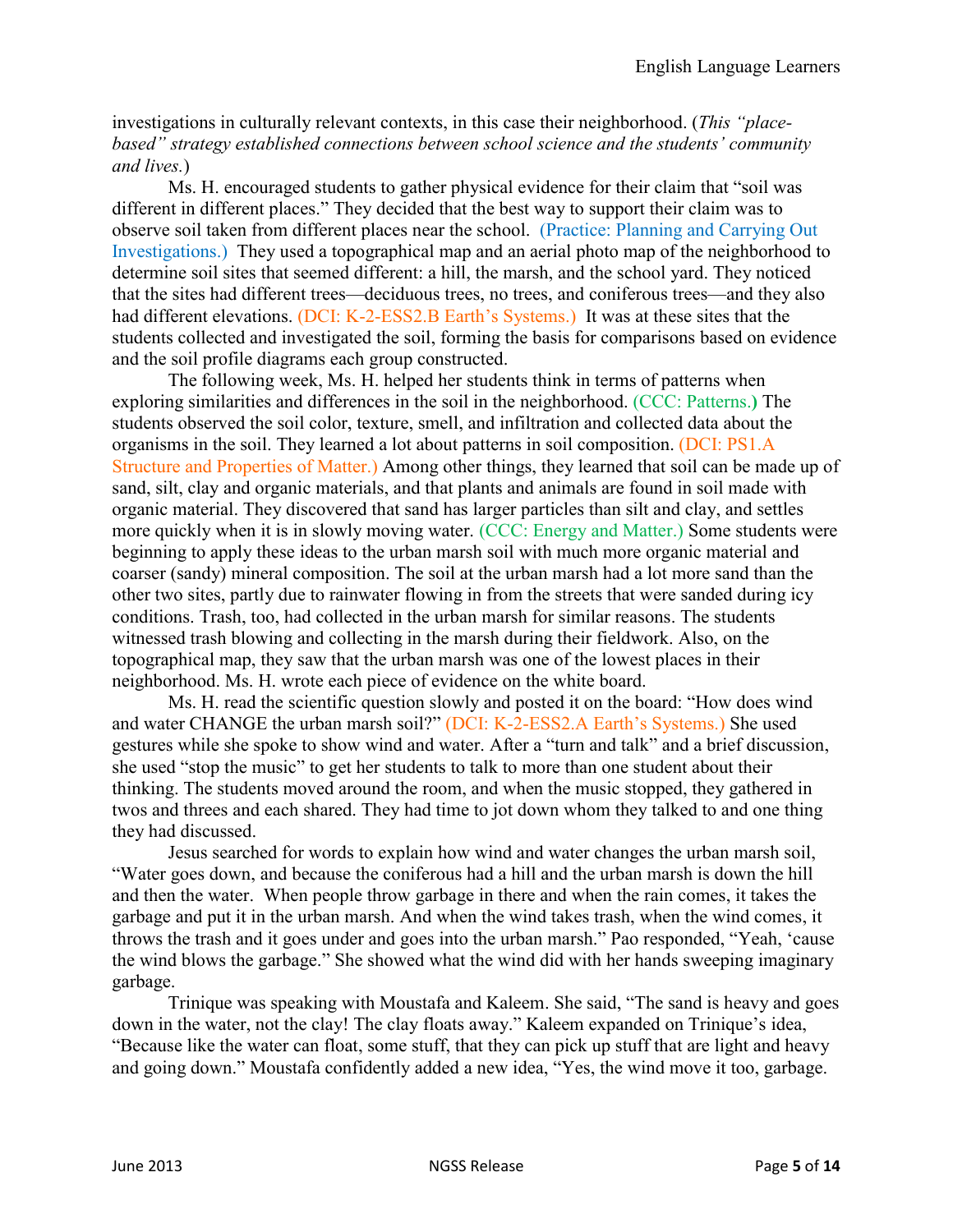The wind float it away." (CCC: Stability and Change.) The students used the concept of change to help understand and talk about the effect of the wind and water on the marsh soil.

All the students had time to write down and share their reasoning about the scientific question. Now they were ready to have a class discussion and felt comfortable expressing their ideas to the class.

The next day, Ms. H. asked the students, "How can we stop wind and rain from changing the urban marsh soil?" She asked the students to work on this question independently, first by drawing and then by explaining their drawing in writing. (DCI: K-2-ETS1.B Engineering Design.) When they worked independently, students came up with original ideas. Ms. H. noticed that many students tried to solve either the wind or the water problem, but not both. Pao drew a line of people holding up umbrellas over the urban marsh. Zytasia drew holes around the urban marsh that collected the garbage and sand. Moustafa thought that he could build a giant wall around the urban marsh. Victor drew a tent that completely covered the marsh. Kaleem considered an unusual solution; he sketched signs on the road, "Throw away your garbage!" and "Don't put sand on the road!" (Practice: Constructing Explanations and Designing Solutions.)

When the students finished their drawings and explanations of their designs, Ms. H. suggested "a museum walk" to share student ideas. She asked students to move around the room and use sticky notes to comment on each other's design presentations. Later, students went back to their own designs, read the comments, and refined their designs accordingly. (DCI: K-2- ETS1.C Engineering Design.)

#### **NGSS Connections**

The NGSS promotes a vision of science learning by blending disciplinary core ideas, scientific and engineering practices, and crosscutting concepts. This vignette provides a snapshot of scientific practices and how disciplinary core ideas can be made accessible to English language learners by expanding on a crosscutting concept, patterns, that the students may have encountered in other studies. During the course of the six-week quarter (including lessons not described in this vignette), the students had opportunities to develop proficiency in all of the performance expectations in 2.ESS2, Earth's Surface System. The following performance expectations were highlighted in the vignette:

## **2. Performance Expectations**

#### **2-ESS2-1 Earth's Surface Systems: Processes that Shape the Earth**

*Compare multiple solutions designed to slow or prevent wind or water from changing the shape of the land.* 

#### **2-ESS2-2 Earth's Surface Systems: Processes that Shape the Earth**

*Develop a model to represent the shapes and kinds of land and bodies of water in an area.* 

## **2-PS1-1 Matter and its Interactions**

*Plan and conduct an investigation to describe and classify different kinds of materials by their observable properties.* 

#### **K-2-ETS1 Engineering Design**

*Because there is always more than one possible solution to a problem, it is useful to compare and test designs.*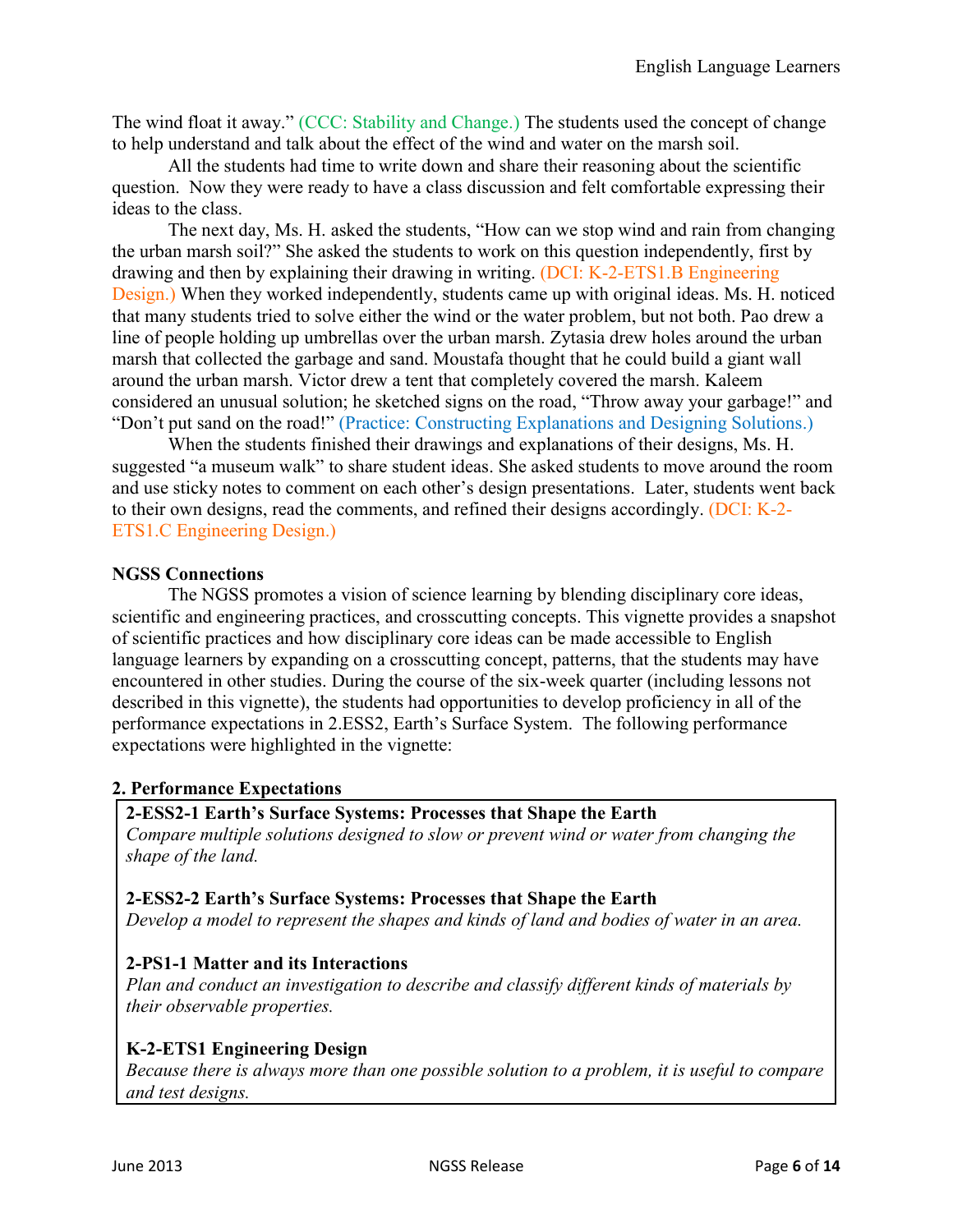## **Disciplinary Core Ideas**

## **ESS2.A Earth Materials and Systems**

*Wind and water can change the shape of the land.* 

## **ESS2.B Plate Tectonics and Large-Scale System Interactions**

*Maps show where things are located. One can map the shapes and kinds of land and water in any area.* 

## **PS1.A Structure and Properties of Matter**

*Matter can be described and classified by its observable properties.* 

# **ETS1.B Developing Possible Solutions**

*Designs can be conveyed through sketches, drawings, or physical models. These representations are useful in communicating ideas for a problem's solution to other people.* 

# **ETS1.C Optimizing the Design Solution**

*Because there is always more than one solution to a problem, it is useful to compare designs, test them, and discuss their strengths and weaknesses.* 

In the unit, the students developed understandings of core ideas in earth science and physical science. Learning about the deposition of road sand in urban marsh in the familiar context became a catalyst for discussing water as a factor in the transportation of earth materials in other settings. The students used their soil profile models to describe the layers of soil types, and classified the soil by observable properties. Also, students were challenged to design engineering solutions to mitigate road sand deposition in the marsh.

## **Scientific and Engineering Practices**

## **Developing and Using Models**

*Develop a model to represent patterns in the natural world.* 

## **Constructing Explanations and Designing Solutions**

*Make observations (first hand or from media) to construct an evidence-based account for natural phenomena.* 

*Compare multiple solutions to a problem.* 

## **Planning and carrying out Investigations**

*Plan and conduct an investigation collaboratively to produce data to serve as a basis for evidence to answer a question.* 

During the six-week investigation, the students engaged in all eight of the scientific practices. This vignette highlighted the use of *developing models.* The students refined and expanded their soil profile models to explore patterns as they developed understanding of Earth's surface systems. The teacher provided various entry points for all students to engage in the scientific practice of *constructing explanations and designing solutions*. As students constructed their explanations, she relied on collaborative group activities to help students gather evidence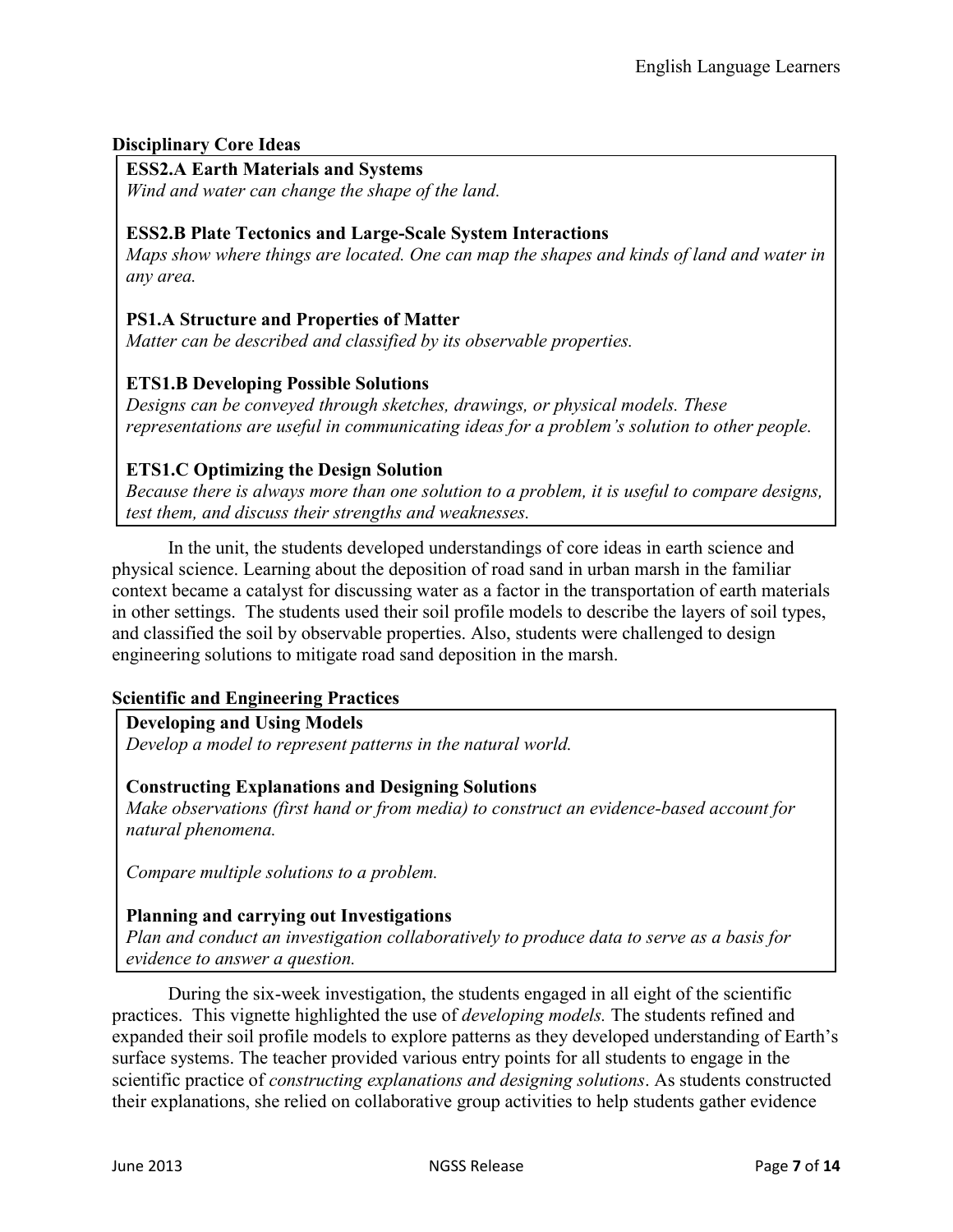and make claims based on the evidence. She also included individual writing and presentations to design engineering solutions, and the students applied this practice in multiple formats. Finally, the students *planned and carried out an investigation* with support, centered on gathering evidence to address the question, "Is a soil the same?"

#### **Crosscutting Concepts**

**Patterns**  *Patterns in a natural world can be observed.* 

**Stability and Change** 

*Some things stay the same while other things change.* 

#### **Energy and Matter**

*Objects may break into smaller pieces and be put together into larger pieces, change shapes.* 

The crosscutting concepts of *patterns* and *stability and change* are overarching ideas in this unit, and *energy and matter* was a focus during the investigations of the physical properties of soil. The teacher encouraged the students to think about their scientific experiences with soil in terms of patterns when she posed questions about the similarities and differences in the soil in their neighborhood. The students noticed a pattern in the prevalence of organisms in certain types of soil, and noted the presence of worms, insects and other living creatures in some soil types but not in others. They observed that water filtration was also connected to the soil type. They also found a pattern in the amount of organic material in the soil and its elevation. The students learned that changes, as in the slow changes indicated by the soil layers and faster changes caused by salt deposits on the road, are a valuable way to think about soil. In this way, Ms. H.'s students gradually developed an understanding of how the crosscutting concepts of patterns, and stability and change, apply to earth science.

#### **CCSS Connections to English Language Arts and Mathematics**

The NGSS is committed to addressing the Common Core State Standards for ELA and math as an integrated part of science. English language learners develop mastery of the language of ELA and math when they engage in these subject areas in a meaningful context and for an authentic purpose. The vignette highlighted the teacher's incorporation of the CCSS for ELA*.* Within the larger context of earth science, the students collaborated to problem solve and develop claims, evidence, and reasoning in small and large groups.

 **SL.2.1** *Participate in collaborative conversations with diverse partners about grade 2 topics and texts with peers and adults in small and large groups.*

Students also addressed the CCSS for math as part of their evidence gathering. The unit repeatedly focused on this standard in preparation for and part of data collection and development of the soil profile models.

 **2MD.1** *Measure and estimate lengths in standard units: Measure the length of an object by selecting and using appropriate tools such as rulers, yardsticks, meter sticks, and measuring tapes*.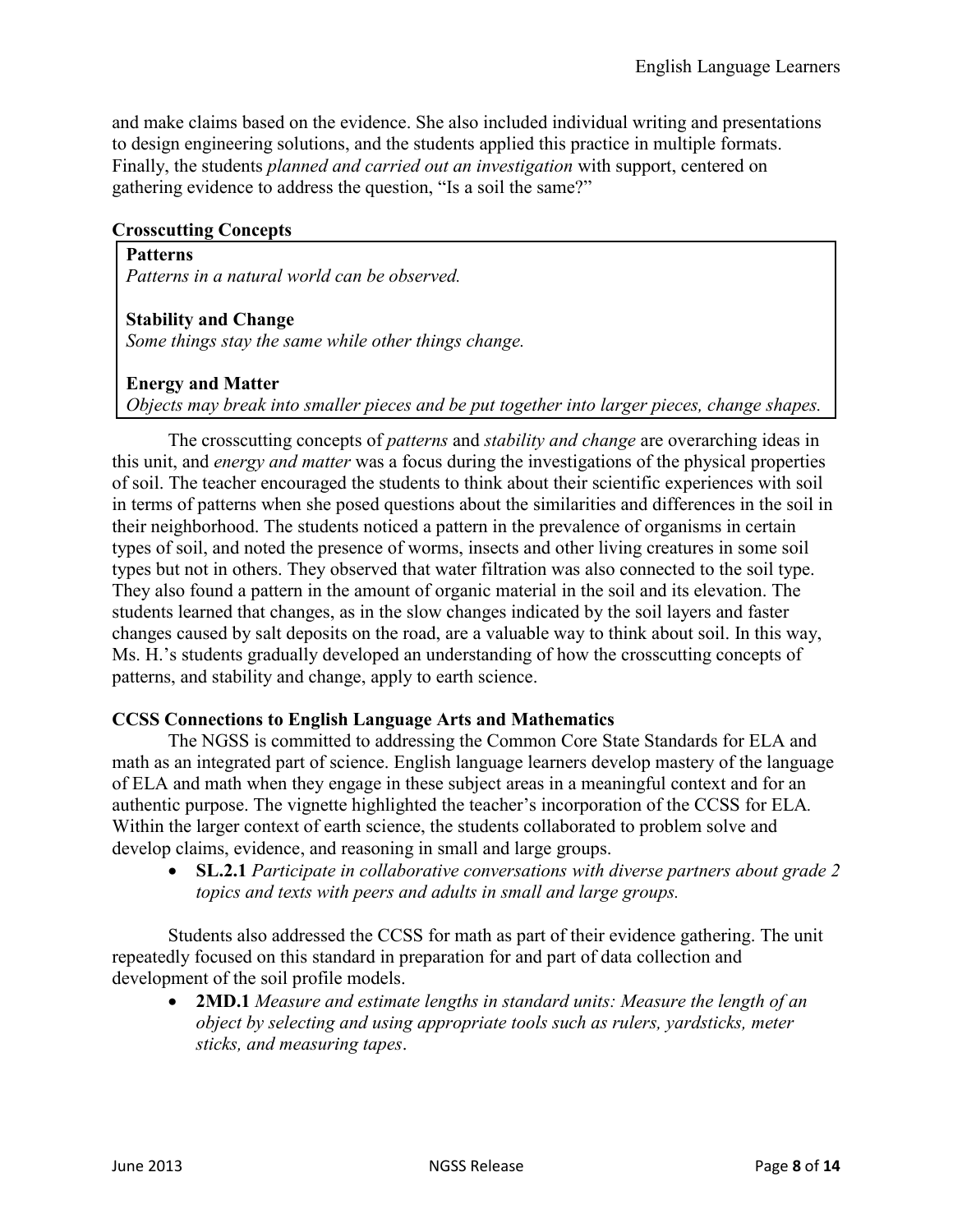#### **Effective Strategies from Research Literature**

The NGSS scientific and engineering practices are language intensive and require students to engage in classroom science discourse. Students must read, write, view and visually represent as they develop their models and explanations of scientific phenomena. They speak and listen as they present their ideas or engage in reasoned argumentation with others to refine their ideas and reach shared conclusions. These practices offer rich opportunities and demands for language learning at the same time as they support science learning (Lee, Quinn, & Valdés, in press). The literature indicates five areas where teachers can support science and language for English language learners: (1) literacy strategies with all students, (2) language support strategies with English language learners, (3) discourse strategies with English language learners, (4) home language support, and (5) home culture connections (Fathman & Crowther 2006; Lee & Buxton, 2013; Rosebery & Warren 2008).

First, teachers highlight various strategies for literacy development (reading and writing), such as activating prior knowledge, having explicit discussion of reading strategies for scientific texts, prompting students to use academic language functions (e.g., *describe*, *explain*, *predict*, *infer*, *conclude*) for science and engineering, engaging students in scientific genres of writing (e.g., keeping a science journal), teaching the uses of graphic organizers (e.g., concept map, word wall, Venn diagram), and encouraging reading trade books or literature with scientific themes.

Second, teachers provide language support strategies with English language learners, typically identified as English for Speakers of Other Languages (ESOL) strategies. They use hands-on activities, realia (real objects or events), and multiple modes of representation (gestural, oral, pictorial, graphic, textual). They guide students to comprehend key science vocabulary in context – both general academic terms and discipline specific terms.

Third, discourse strategies focus specifically on the teacher's role in facilitating English language learners' participation in classroom discussion to enhance their understanding of academic content (i.e., adjust the level and mode of communication). A major challenge for teachers is in how to structure activities so as to reduce the language barrier for participation while maintaining the rigor of science content and processes.

Fourth, teachers can build upon and make use of students' home language to support science learning in English. Teachers may introduce key science terminology in both the home language and English, highlight cognates as well as false cognates between English and the home language, allow code-switching, and encourage bilingual students to assist less English proficient students in home language.

Finally, to connect science to students' home culture, teachers need to understand that students participate in classroom interactions in ways that reflect culturally-based communication and interaction patterns from their home and community. In addition, they need to elicit students' "funds of knowledge" related to science topics and use students' cultural artifacts and community resources in ways that are academically meaningful and culturally relevant.

#### **Context**

#### **Demographics**

The number of school-age children (ages 5-17) who spoke a language other than English at home rose from 4.7 million to 11.2 million between 1980 and 2009, or from 10% to 21% of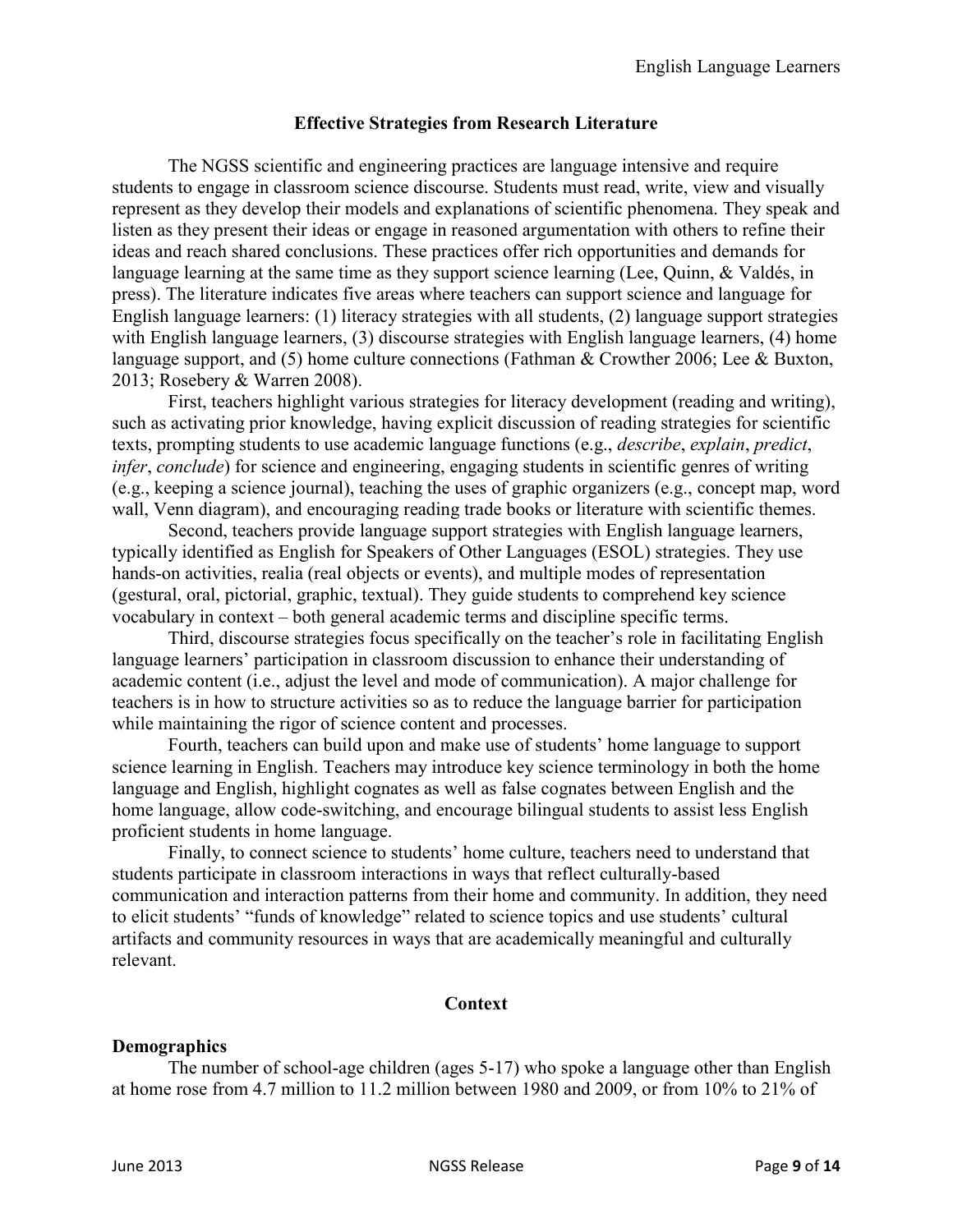the population in this age range (National Center for Education Statistics [NCES], 2011). Currently, over one in five students (21%) speak a language other than English at home, and limited English Proficient (LEP) students (the federal term) have more than doubled from 5% in 1993 to 11% in 2007. This statistic does not include students who were classified as English language learners when younger but who are now considered fluent English speakers.

Although Spanish speakers make up the majority of the ELL population in the U.S., there are over 400 different languages spoken by U.S. students (U.S. Census Bureau, 2011). In 2009, of the total number of students ages 5-17 who spoke a language other than English in the home or spoke English with difficulty, 73.5% spoke Spanish, 10.5% spoke an Indo-European language, 12.6% spoke an Asian or Pacific Islander language, and 3.5% spoke other languages (U.S. Census Bureau, 2011). Public schools in the nation's urban areas have more English language learners (14% on average) than schools in suburban areas (8%), towns (7%), or rural areas (4%) (NCES, 2009). English language learners are comprised of foreign born and US citizens; 80% of elementary school English language learners are born in the United States (IU Newsroom, 2008).

#### **Science Achievement**

Science achievement of English language learners continues to fall behind non-English language learners. For example, based on the 2009 National Assessment of Educational Progress (NAEP) science scores, only  $3\%$  of ELL  $8<sup>th</sup>$  graders scored proficient on the science achievement assessment, compared to  $34\%$  of non-English language learners. In the same year,  $17\%$  of  $8<sup>th</sup>$ grade English language learners scored basic or above, compared to 68% of non-English language learners (NAEP, 2011). The science achievement gaps between ELL and non-English language learners widened considerably from 2005 to 2009 for 4th, 8th, and 12th graders. According to the 2009 NAEP science results using 300-point scale scores, the gaps were 40 points for 4th graders, 50 points for 8th graders, and 47 points for 12th graders. These widening gaps were a reversal of the trend from the previous decade, in which gaps narrowed somewhat from 1996 to 2005 for 4th and 8th graders.

NAEP does not break down ELL science scores by language group, type of district (urban, suburban, towns, or rural), or origin (U.S. vs. foreign-born).

Before 1996, NEAP did not offer any accommodations for English language learners and students who could not meaningfully participate in the assessment were excluded (National Center for Educational Statistics, 2013). The NAEP science assessments conducted in 1996, 2000, 2005, and 2009 included accommodations such as extended time, test items read aloud in English or Spanish, translated assessments, and Bilingual dictionaries and glossaries. Unfortunately, the lack of consistent policy regarding the participation of English language learners produced wide variability in exclusion rates making it difficult to meaningfully assess ELL growth. In 2010, in an effort to be more inclusive, NAEP implemented a new policy that extended accommodations to all English language learners and enforced higher (85%) inclusion rates.

#### **Educational Policy**

Part A of Title III of the Elementary and Secondary Education Act, the English Language Acquisition, Language Enhancement and Academic Achievement Act, provides for monitoring English language learners for Adequate Yearly Progress (AYP) in English language proficiency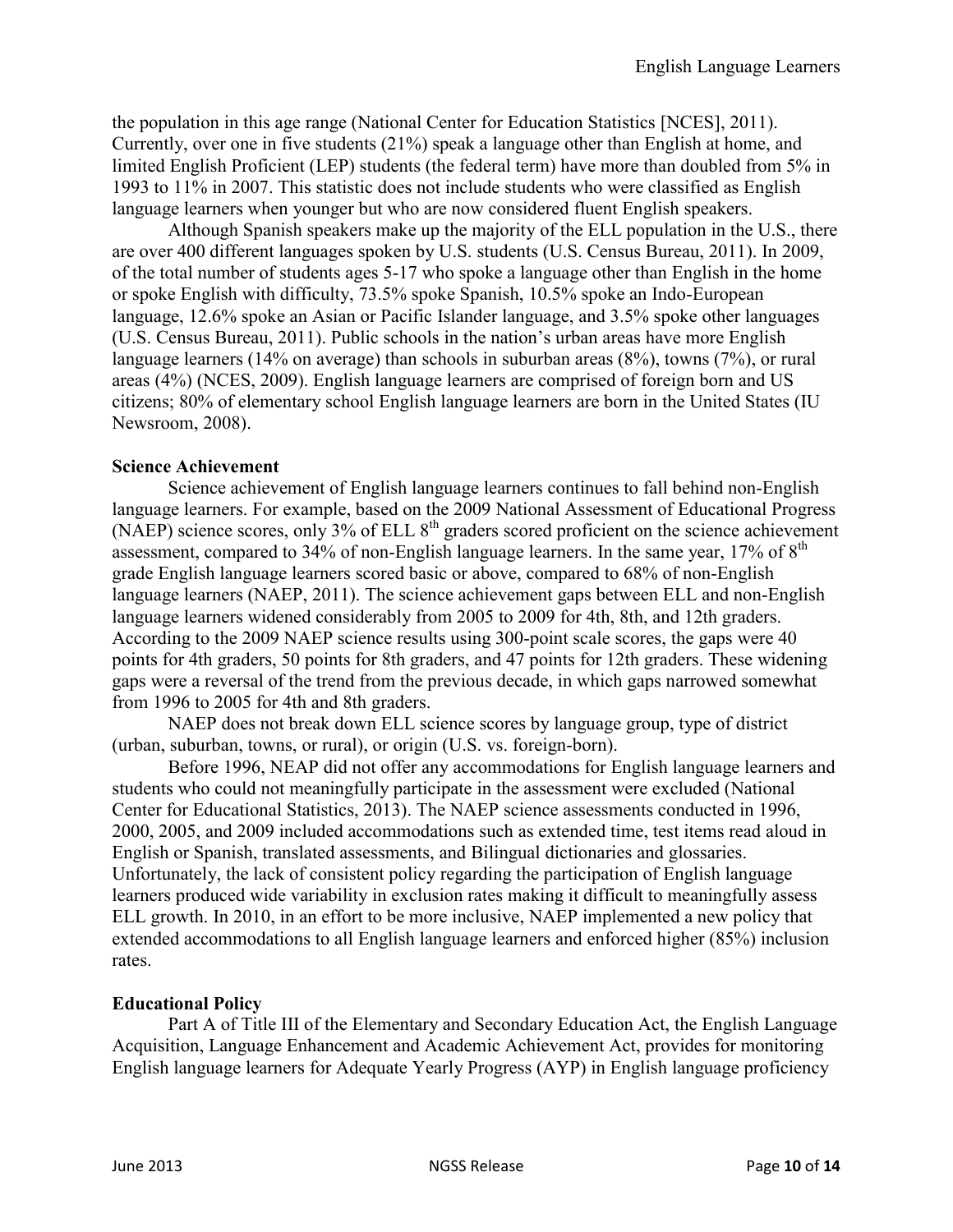and content areas. This Act emphasizes increased accountability of English language learners in content-based academics and delivers funding according to each school's ability to meet AYP.

To measure progress, each state is required to implement English language proficiency tests based on its English language proficiency standards, which in turn are linked to the state's academic standards. Proficiency levels (usually ranging from limited proficiency to proficient) must be established to measure progress; however, these levels are not consistently defined across states. Even though 28 states have adopted WIDA (World Class Instructional Design) to monitor progress, there is little consistency nation-wide. As definitions of ELL, goals for ELL achievement (AYP), and monitoring tools vary, it is impossible to compare ELL performance across states.

Content area assessment and measures of AYP for English language learners cannot be separated from the language programs that serve students, also dictated by state policy. If a state supports bilingual education, then it is likely that at least some portion of instruction is conducted in the students' home language while they are developing academic language proficiency in English. In states that follow an "English only" policy for English language learners, then all science instruction takes place in their second language and science knowledge has to be developed concurrently with academic English. Overall, educational policy for English language learners has been moving away from bilingual education and multicultural perspectives, and toward English proficiency and accountability for standards-based content learning.

#### **References**

- Fathman, A. K., & Crowther, D. T. (Eds.). (2006). Science for English language learners: K-12 classroom strategies. Arlington, VA: National Science Teachers Association.
- IU Newsroom. (2008).<http://newsinfo.iu.edu/news/page/normal/8470.html>
- Lee, O., & Buxton, C. A. (2013). Integrating science learning and English language development for English language learners. *Theory Into Practice, 52*(1), 36-42.
- Lee, O., Quinn, H., & Valdés, G. (in press). Science and language for English language learners: Language demands and opportunities in relation to Next Generation Science Standards. *Educational Researcher.*
- National Center for Education Statistics. (2011). *The condition of education 2011* (NCES 2011- 033). Washington, DC: U.S. Department of Education.
- National Center for Educational Statistics. (2013) National Assessment of Educational Progress. Retrieved January30, 2013,<http://nces.ed.gov/nationsreportcard/about/inclusion.asp>
- Rosebery, A. S., & Warren, B. (Eds.). (2008). *Teaching science to English language learners: Building on students' strengths.* Arlington, VA: National Science Teachers Association.
- U.S. Census Bureau. (2012). *Statistical abstract of the United States, 2012.* Washington, DC: Government Printing Office. Accessed online at <http://www.census.gov/compendia/statab/cats/education.html>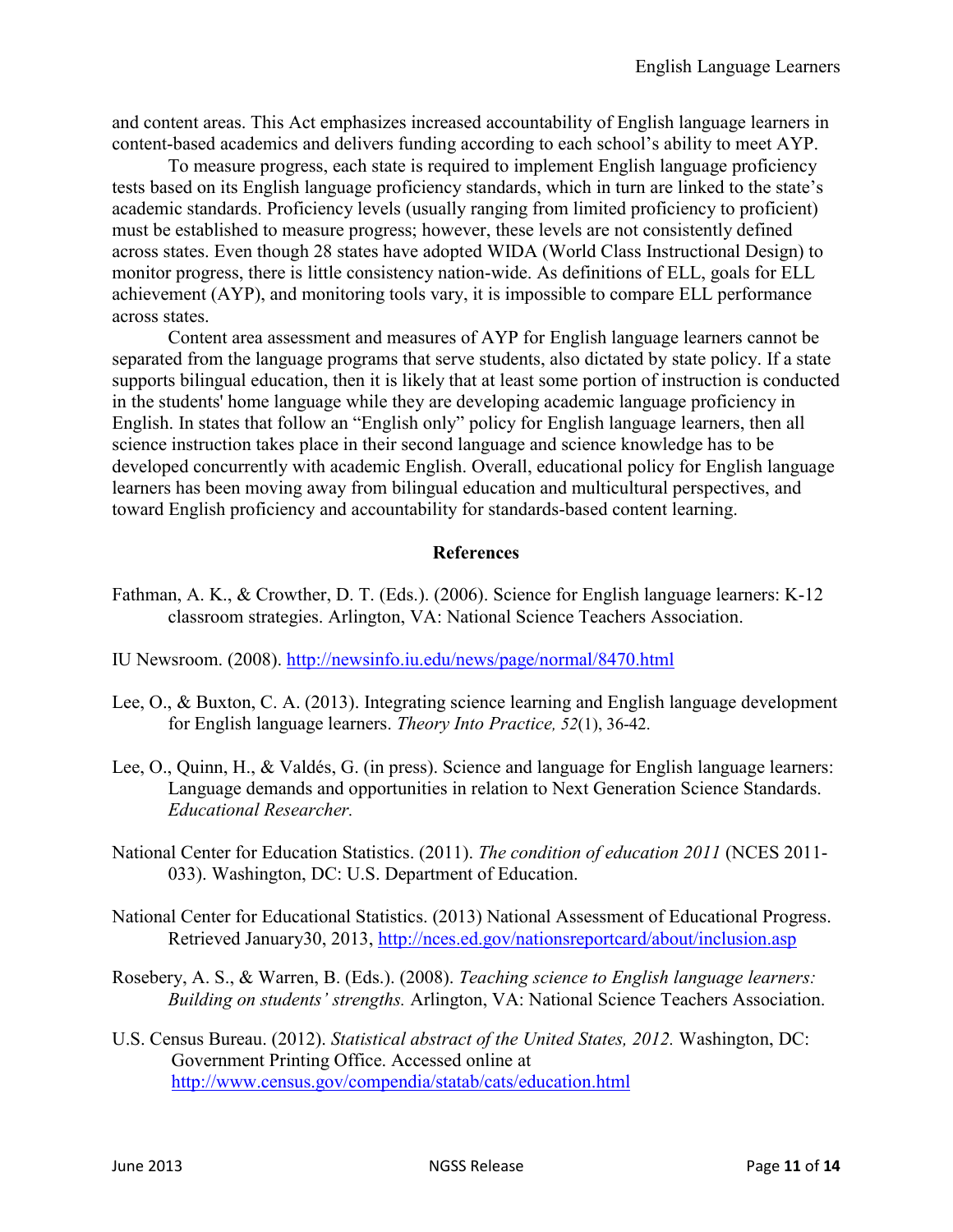#### **K-2-ETS1 Engineering Design 2. Earth's Surface Systems: Processes that shape the Earth 2-PS1 Matter and its Interactions** Students who demonstrate understanding can: **2-ESS2-1. Compare multiple solutions designed to slow or prevent wind and water from changing the shape of the land. 2-ESS2-2. Develop a model to represent the shapes and kinds of land and bodies of water in an area. 2-PS1-1. Plan and conduct an investigation to describe and classify different kinds of materials by their observable properties. k-2-ETS1-1. Ask questions, make observation, and gather information about a situation people want to change to define a simple problem that can be solved through the development of a new or improves object or tool.** The performance expectations above were developed using the following elements from the NRC document A Framework for K-12 Science Education: **Science and Engineering Practices Developing and Using Models** Modeling in K-2 builds on prior experiences and progresses to include using, and developing models that represent concrete objects or design solutions. Develop a model to represent patterns in the natural world. **Constructing Explanations and designing Solutions**. Constructing explanations and designing solutions in K–2 builds on prior experiences and progresses to the use of evidence or ideas in constructing explanations and designing solutions. Compare multiple solutions to a problem. **Planning and Carrying Out Investigations** Planning and carrying out investigations to answer questions or test solutions to problems in K–2 builds on prior experiences and progresses to simple investigations, based on fair tests, which provide data to support explanations or design solutions. • Plan and conduct an investigation collaboratively to produce data to serve as the basis for evidence to answer a question. **Disciplinary Core Ideas ESS2.A: Earth Materials and Systems** • Wind and water can change the shape of the land. **ESS2.B: Plate Tectonics and Large-Scale System Interactions** • Maps show where things are located. One can map the shapes and kinds of land and water in any area. **ETS1.C Optimizing the Design Solution** • Because there is always more than one solution to a problem, it is useful to compare designs, test them, and discuss their strengths and weaknesses. **PS1.A: Structure and Properties of Matter**  Different kinds of matter exist and many of them can be either solid or liquid, depending on temperature. Matter can be described and classified by its observable properties. **Crosscutting Concepts Patterns •** Patterns in the natural world can be observed. **Stability and Change** • Some things stay the same while other things change. **Energy and Matter** Objects may break into smaller pieces and be put together into larger pieces or change shapes.

#### **CCSS Connections for ELA and Mathematics**

**SL.2.1** Participate in collaborative conversations with diverse partners about grade 2 topics and texts with peers and adults in small and large groups. **2MD.1** in Measure and estimate lengths in standard units: Measure the length of an object by selecting and using appropriate tools such as rulers, yardsticks, meter sticks, and measuring tapes.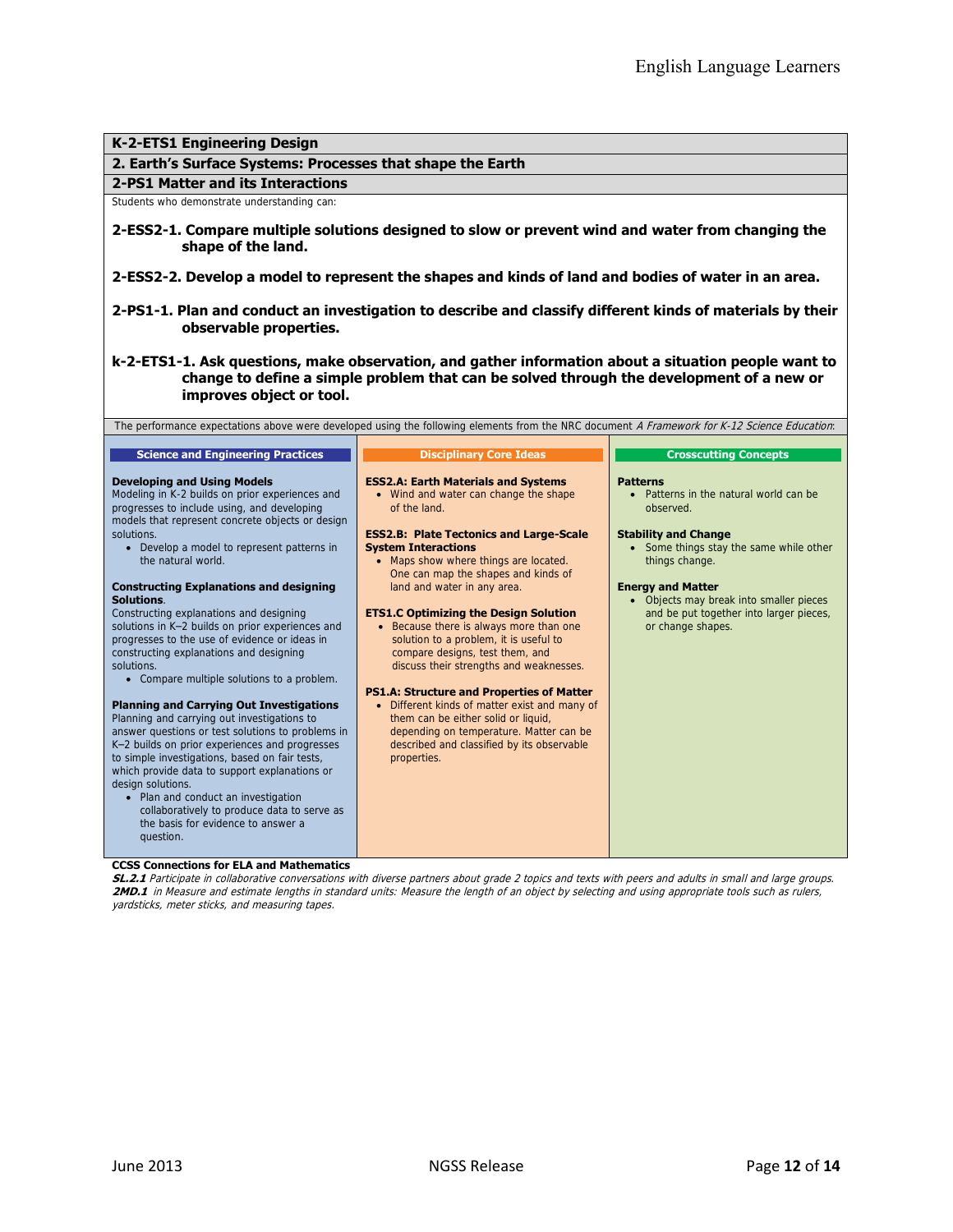| LICER                    |                        | Hit of the              |                    |
|--------------------------|------------------------|-------------------------|--------------------|
| <b>PLACE</b>             | School Yard            | Hill<br>Coniferous tree | <b>Urban Marsh</b> |
|                          |                        |                         |                    |
|                          |                        |                         |                    |
|                          |                        |                         |                    |
| Worms                    | Yes<br>No              | No<br>YEs               | Yes/<br>Nο         |
| Nach                     |                        |                         |                    |
| How                      |                        |                         |                    |
| many                     |                        |                         |                    |
| /How far<br>down?        |                        |                         | 3 inches           |
| roots                    | Thick<br>Thin          | Thick<br>Thin           | Thick<br>Thin      |
|                          |                        | 2                       |                    |
| How<br>$_{\mathrm{far}}$ |                        | $63.9\%$                |                    |
| down                     | 12in                   |                         |                    |
| garbage                  | $\sqrt{\infty}$<br>Yes | Yes<br>No               | Yes<br>No          |
| water                    |                        |                         |                    |
|                          |                        |                         | 6 inchies          |
| How<br>far               |                        |                         | Dawn               |
| down                     | n                      |                         |                    |
| Fungi                    | Yes<br>No              | Yes<br>No               | Yes<br>No          |
| $\Omega$<br>How          | $B$ rown               |                         |                    |
| many<br>Colors           | WHATE                  |                         | $p_{\rho}$         |
| Do you<br>see?           | Uhire                  |                         | Brown              |
| What<br>colors?          |                        | $1.9h - 1001$           |                    |
| 12.19                    |                        |                         |                    |
| Rock<br>Alf              |                        |                         |                    |
|                          |                        |                         |                    |

*Figure 1.* Field notes.